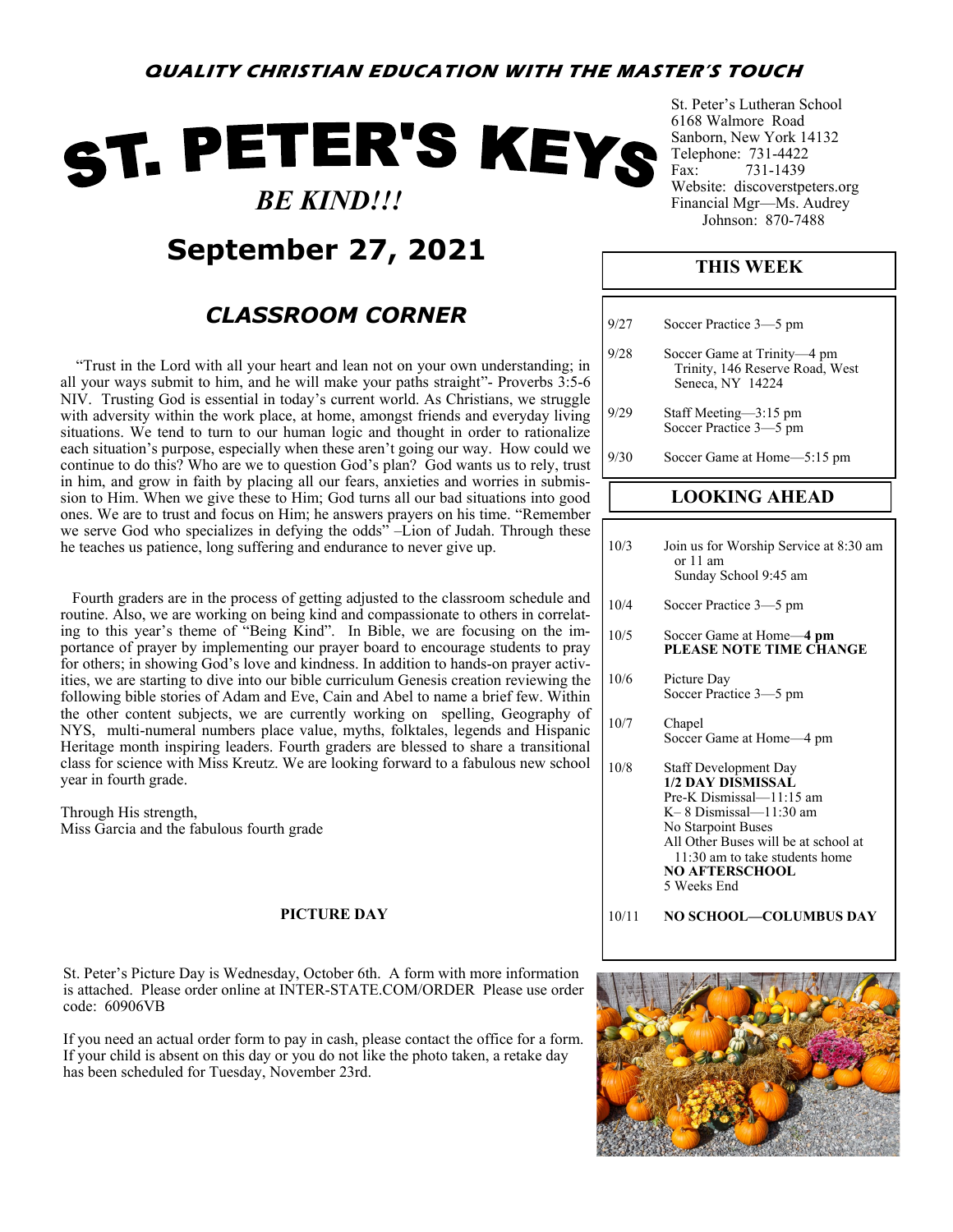#### **SAVE THE DATE**

St. Peter's Lutheran School will be having a Chiavetta's Drive-thru Chicken Barbecue on Thursday, October 28th. Further information to follow.

Trunk or Treat will be on Sunday, October 24th from 4 to 6 pm. Further information to follow.

### **BE KIND DAY ON WEDNESDAY**

All students and staff are invited to participated in BE KIND day on Wednesday, September 29th. Send in a \$1 donation that will be used to support First Responders.

Dress in tie dye or bright colors as we remember to be cheerful and kind to all throughout our day.

Mrs. Scibetta will have a special snack to share with everyone!

Thank you for participating in this BE KIND day!!